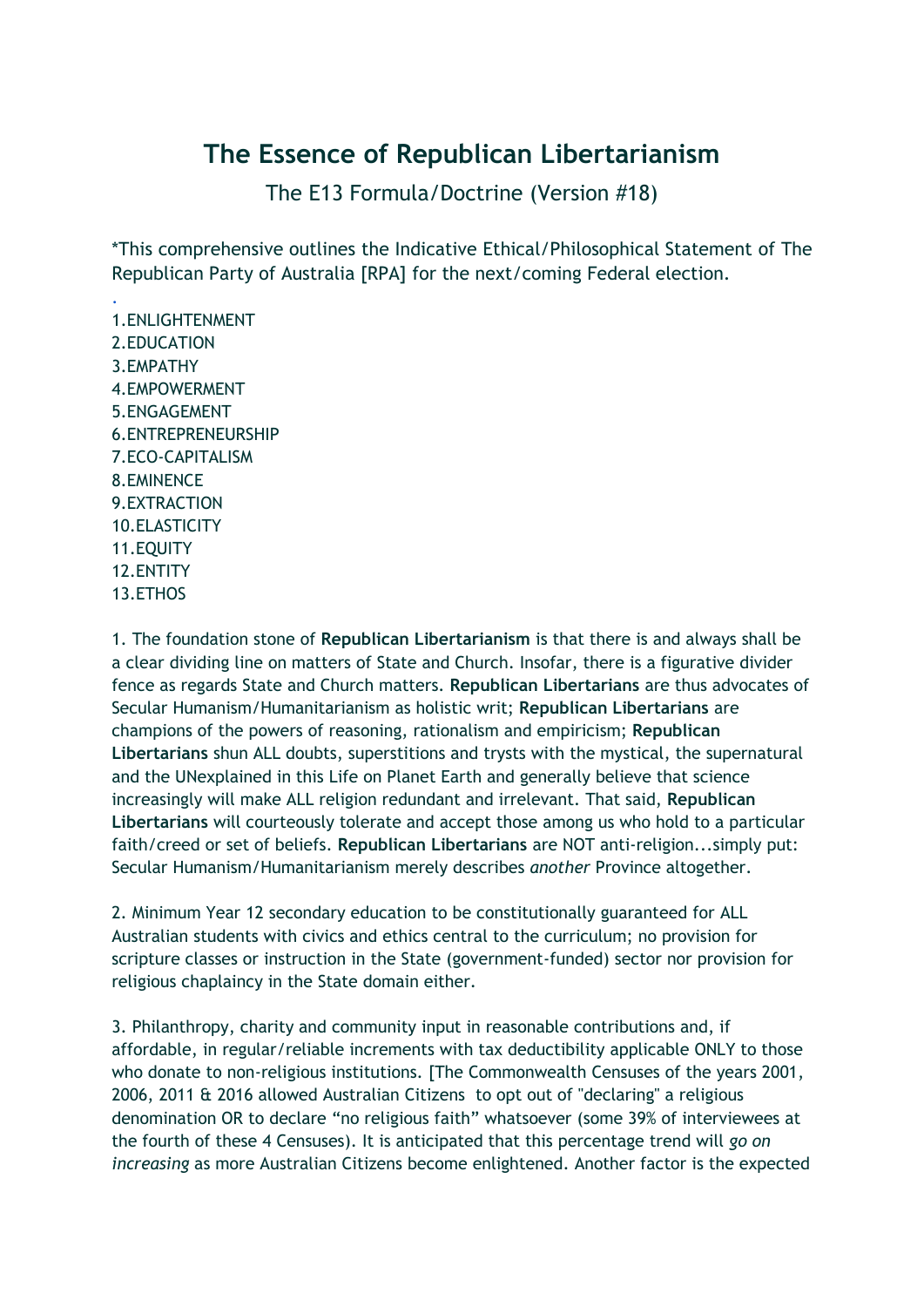rise in "non-denominational" identification in the August 2021 National Census when the findings are published].

4. By fair and democratic means – but by ALL means – get the "winning double" into place namely: a truly multi-party democracy [with attendant multi-member electorates] in tandem with a statutory charter of rights, freedoms, choices, values and responsibilities…the former being arrived at via the proportional-preferential voting system in the peoples' parliament – The House of Representatives; the latter being arrived at via a constitutional convention.

5. Belief in the possibilities attendant of promoting a dynamic, modern, alternative, shared Republican Party [RPA] political agenda – resolutely and dedicatedly (a suggested slogan: *"Nobody CAN like The RepubliCANS CAN!"*) – and prosecuting that [RPA] political agenda maximally.

6. Find the appropriate niches; develop new or even old pathways to financial stability for self, business partners, employees and family for the medium-long term and stay the course; no cumbersome barriers to individualism and/or individualistic endeavour; minimal business sector regulation; adjustments where and when necessary and continuing oversight, review and reform/re-form. **Republican Libertarians** are *Change Agents* – *Futurists* with an integrated plan for prosperity that most Australians can share in!

7. Ecological Sustainability to be the key mainstay apropos the environment, the economy, population (zero net migration\*), land management, the taxation system [it is well past time for the re-introduction of a Federal Land Value Taxation Regime: FLVTR], food security and industry/business in ALL its sizes – with incentives for those who invest in sustainable industries or sustainable businesses. The politics of reductionism for a 'prosperity without an exponential growth' prevailing criterion and cognisance of the 'small(er) is beautiful' principle. Less even limited governance – certainly, a 2-tier governmental system: national in perfect accord with regional governance.

8. A discernibly Australian republic with an Australian (non-foreign) presidency (preferably directly-elected) and with peoples' sovereignty obtaining; no change whatsoever to ANY of Australia's symbols until an Australian Republic is constitutionally established; promotion of Green And Gold Australian values in the meantime by way of Annual Wattle Day events each and every 1st September.

9. Wellness and wellbeing; healthy lifestyle and nutrition choices; alternative treatments, therapies and medicines in parallel with the orthodox, establishment regime. **Republican Libertarians** believe, wholeheartedly, that the so-called 'Drugs War' has not and cannot be "won". It's way past time for a fresh and bold approach to Drugs Law Reform. Indeed, **Republican Libertarians** are convinced that it makes perfect sense to legalise ALL pharmacological drugs of dependence – that the Federal Government of the Day should oversee the control of manufacturing, taxing (per excises) and distribution of ALL pharmacological drugs of dependence in the same fashion as alcohol, nicotine, petroleum and gambling are *or should be* overseen and controlled by Federal Government – to ensure